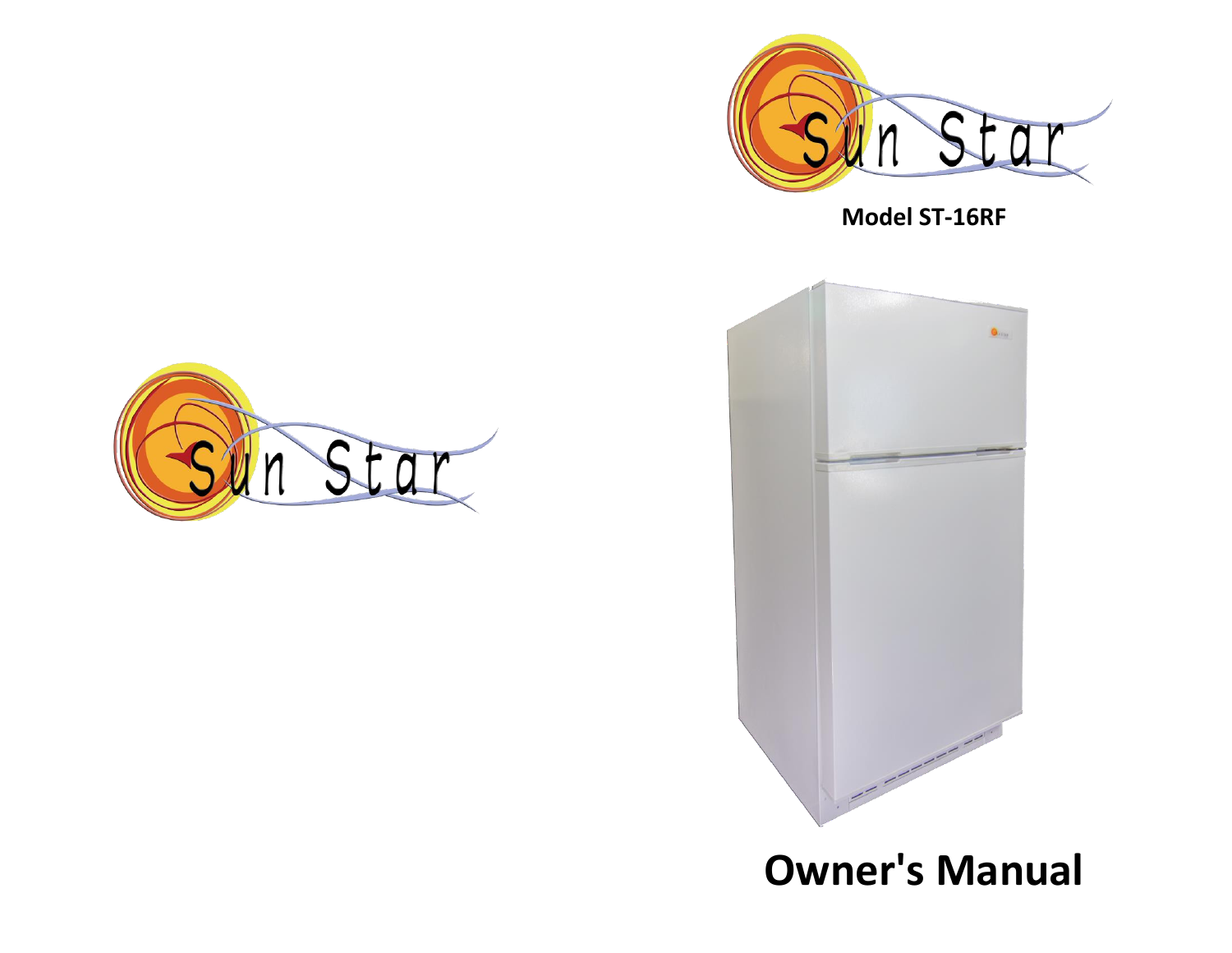## **Troubleshooting**

When using this appliance, you may come across some problems that in many cases result from improper handling and can easily be eliminated.

#### **TROUBLESHOOTING GUIDE**

*The appliance fails to operate after being connected to the power source.*

• Check whether the power supply is active and that the thermostat is not set to the **STOP (0)** position.

*The compressor is running continuously.*

- The doors were opened frequently or were left open too long.
- The doors are not properly closed (the doors may sag, the gaskets may be dirty or damaged).
- The power supply has been interrupted for a long period of time.
- The appliance may have been overloaded with items above room temperature.
- There may be inadequate ventilation of the compressor and condenser. (Assure there is adequate air circulation behind the appliance and wipe the dust from the condenser.)

#### *Noise*

Cooling in refrigeration appliances is enabled by the refrigerating system with compressor, which produces noise. How noisy the appliance is depends on where it is placed, how it is used and how old the appliance is.

- During the operation of the compressor, the noise of liquid is heard and when the compressor is not operating, the refrigerant flow is heard. This is a normal condition and has no influence whatsoever on the lifetime of the appliance.
- After starting the appliance, the operation of the compressor and the refrigerant flow may be louder. This does not mean that something is wrong. Gradually the noise is reduced.
- Sometimes a louder noise is heard, which is unusual for the appliance. This noise is often a consequence of improper placement of the unit. (The unit should be placed and leveled firmly on a solid base and it should not touch the wall or cabinets standing next to it.)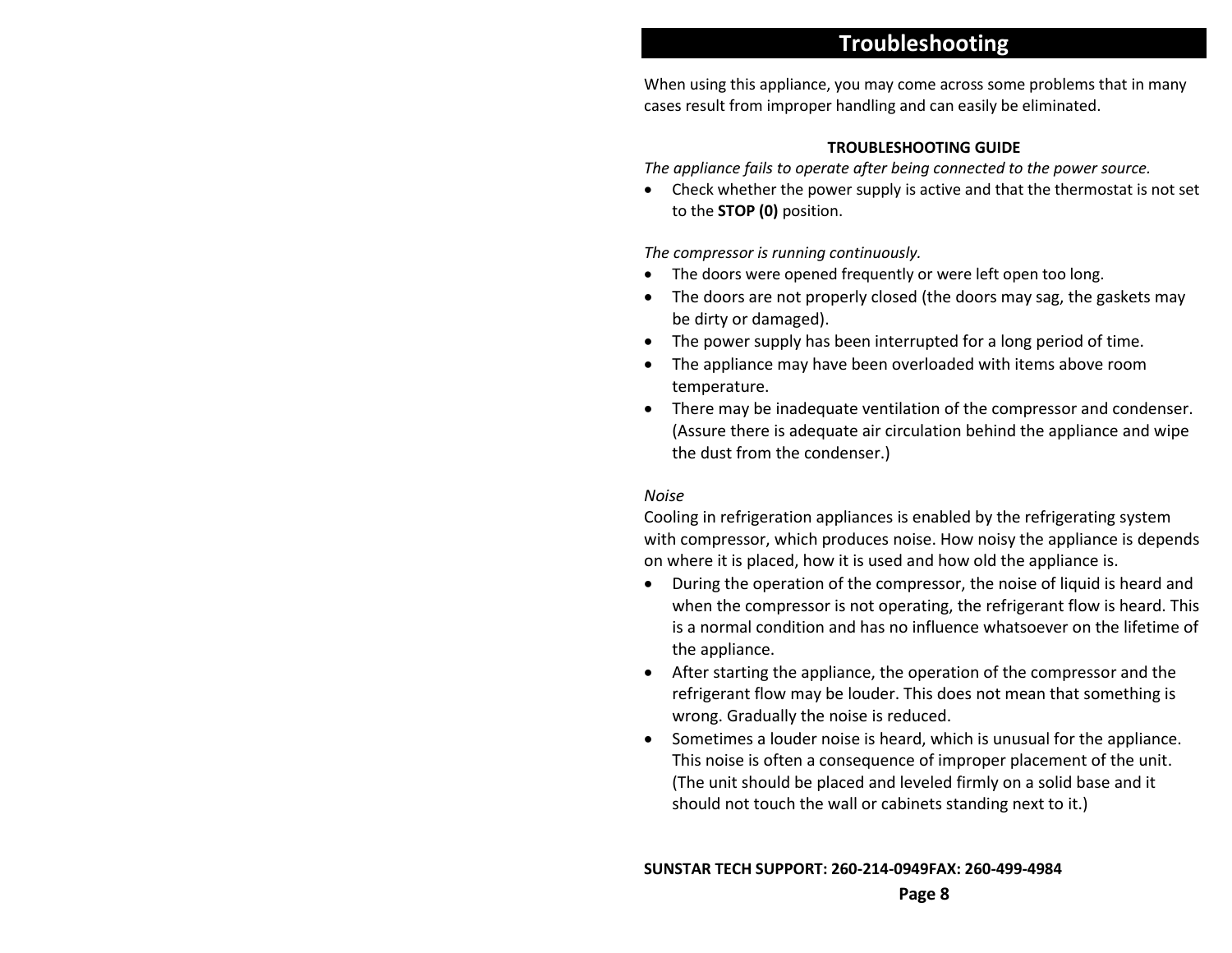## **WARNING**

- Use 2 or more people to move and install the appliance. Failure to do so can result in back or other injury
- To ensure proper ventilation for your appliance, the front of the unit must be completely unobstructed. Choose a well-ventilated area with temperatures below 100°F (32°C). This unit must be installed in an area protected from the elements, such as wind, rain, water spray, or drips.
- The appliance should not be located next to ovens, radiators, or sources of high heat.
- Do not kink or pinch the power supply cord of the appliance.
- The fuse (or circuit breaker) size should be 20 amp.
- It is important for the appliance to be leveled in order to work properly. You may need to make several adjustments to level it.
- Never allow children to operate, play with, or crawl inside the appliance.
- Do not use solvent-based cleaning agents or abrasives on the interior. These cleaners may damage or discolor the interior.
- Do not use this apparatus for other than its intended purpose.

# **Table of Contents**

**Dear Customer:** Please follow the user manual to achieve the best service performance and the longest service of life for your machine.

| <b>TOPIC</b>   | <b>DESCRIPTION</b>                    | <b>PAGE</b><br><b>NUMBER</b> |
|----------------|---------------------------------------|------------------------------|
| 1              | <b>Location of Parts</b>              | 1                            |
| $\overline{2}$ | <b>Technical Information</b>          | $\overline{2}$               |
| 3              | Installation Instructions             | $\overline{2}$               |
| $\overline{4}$ | <b>Cable Requirements</b>             | 3                            |
| 5              | <b>Operating Refrigerator/Freezer</b> | 3                            |
| 6              | <b>Defrosting Appliance</b>           | $\overline{4}$               |
| 7              | <b>Care and Maintenance</b>           | $\overline{4}$               |
| 8              | <b>Energy Saving Tips</b>             | 5                            |
| 9              | <b>Reversing the Door Swing</b>       | 5                            |
| 10             | Warning                               | 7                            |
| 11             | <b>Troubleshooting Guide</b>          | 8                            |
| 12             | <b>Contact Information</b>            | 8                            |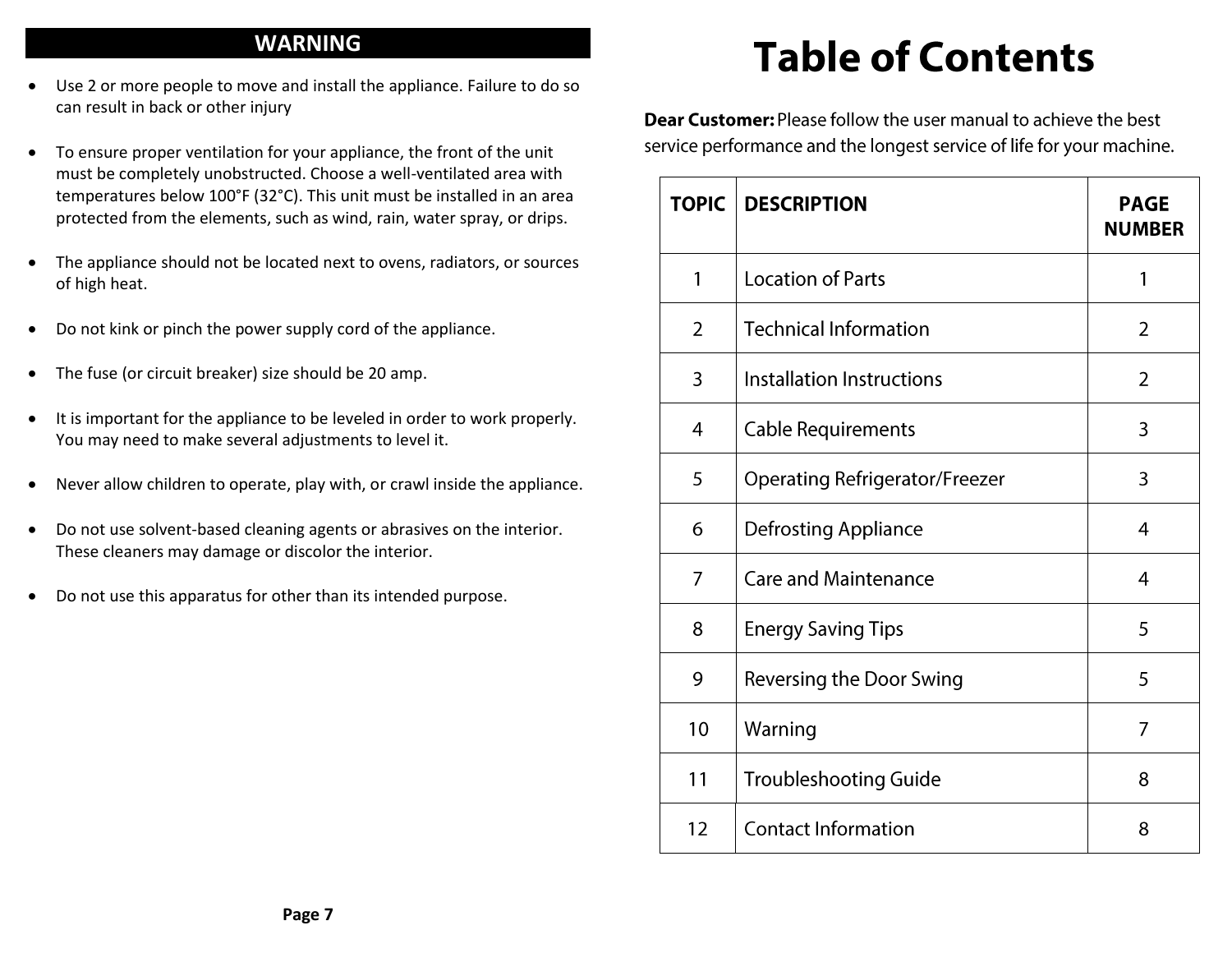

- **Location of Parts** 3. Lift the top hinge straight up to free the pin from the socket on the top of the door.
	- 4. Lift the freezer door and place it on a padded surface to prevent scratching it.
	- 5. Remove the plug buttons from the upper left holes as illustrated and transfer them to the uncovered holes at the right side. Be sure to press the plug buttons firmly into the holes.
	- 6. Unscrew the middle hinge. Keep these for later use.
	- 7. Take off the refrigerator door and place it on a padded surface to prevent scratching.
	- 8. Unscrew the lower hinge.
	- 9. Remove, change and replace the bottom hinge and plugs to the opposite side.
	- 10. Stand the unit upright and replace the refrigerator door.
	- 11. Insert the bottom of the middle hinge into the top of the refrigerator door. With the door open, screw the middle hinge into the uncovered holes.
	- 12. Place the bottom of the freezer door into the top of the middle hinge.
	- 13. Replace the top hinge in the uncovered holes on the top left side of the freezer.
	- 14. Should the gasket seals not adhere to the casing of the appliance perfectly, they will have to be heated from a suitable distance (by means of a hair drier, for example) and lightly stretched to the required height.



1. Upper hinge 2. Middle hinge 3. Lower hinge 4. Kick plate 5. Door hinge plug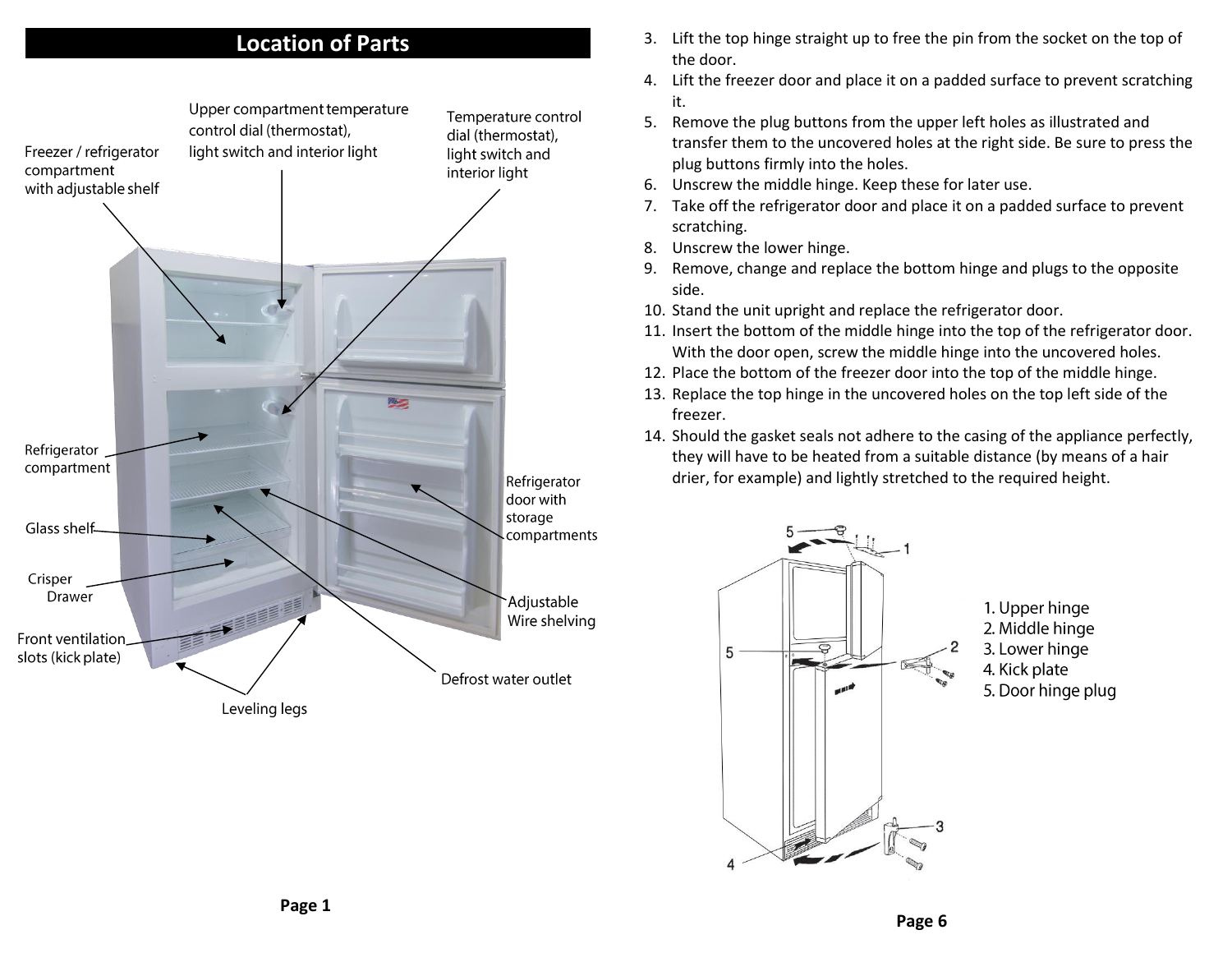#### **Vacation Time:**

During long absences, remove all contents. Unplug the appliance, clean it, and leave the doors open slightly to avoid possible formation of condensation, mold, or odors.

#### **Moving Your Appliance:**

- 1. Remove the contents.
- 2. Securely tape down all loose items inside your unit.
- 3. Turn the leveling legs up to the base to avoid damage.
- 4. Tape the doors shut.
- 5. Be sure the appliance stays secure in the upright position during transportation.

#### **Energy Saving Tips:**

- The unit should be located in the coolest area of the room, away from heatproducing appliances or heating ducts and out of direct sunlight.
- Try not to open the doors too often, especially when the weather is damp and hot. Once you open a door, close it as soon as possible.
- Occasionally check if the appliance is sufficiently ventilated (adequate air circulation behind the appliance).
- Set the thermostat from higher to lower settings on the temperature dial.
- Before loading items into the unit, be sure they have cooled to ambient temperature.
- A layer of frost and ice increases energy consumption, so defrost the freezer as soon as the layer is ½" thick.

## **Reversing the Door Swing:**

If you find the direction of opening the doors of the appliance inconvenient, you can change it. Holes on the opposite side have already been prepared at the factory.

This appliance can be opened from either the right side or the left. By default, the door hinges are on the right side. If you prefer them on the left, please follow these instructions and refer to the illustration on the following page.

NOTE: All parts removed must be saved to do the re-installation of the doors.

- 1. Remove the hinge on the right top of the cabinet.
- 2. Remove the bolts and washers (using a ratchet tool with a phillips head/tip) that holds the top hinge to the cabinet. Keep these for later use.

## **Technical Information**

| <b>Model Number</b>         | <b>ST-16RF</b>         |
|-----------------------------|------------------------|
| Color                       | White / Gray           |
| Capacity                    | 16 cu. ft.             |
| <b>Electrical Input</b>     | 12/24 V DC             |
| <b>Rated Current</b>        | 5 amp                  |
| <b>Energy Consumption</b>   | 0.6 kw @ 24 hrs.       |
| Refrigerant                 | R134a                  |
| <b>Installation</b>         | Free-standing          |
| <b>Net Weight</b>           | 275 lbs.               |
| Unit Dimensions (w x d x h) | 31" x 34.0" x 68"      |
| <b>LED Flash number</b>     | <b>Fault Occurring</b> |

| 11031111 <b>4111</b>                                     | <b>Lault Occulling</b>     |  |
|----------------------------------------------------------|----------------------------|--|
|                                                          | Battery protection cut out |  |
| 2                                                        | Fan over-current cut out   |  |
| 3                                                        | Motor start error          |  |
| 4                                                        | Minimum motor speed error  |  |
| 5.                                                       | Thermal cut-out of module  |  |
| NOTE: LED light is attached to compressor control module |                            |  |

## **Installation Instructions**

#### **Before Using Your Appliance:**

- Remove the exterior and interior packing.
- Before connecting the unit to a power source, let it stand for approximately 5 hours. This will reduce the possibility of a malfunction in the cooling system from handling during transportation.
- Remove the shelves and clean them and the interior surfaces of the unit with lukewarm water using a soft cloth.

#### **Installing the Refrigerator/Freezer:**

- Place the unit on a floor that is strong enough to support the appliance when it is fully loaded. To level the unit, adjust the two leveling legs at the front
- Model ST-16RF is designed to be free-standing only. When installing, allow at least 3 inches of space at the top, sides, and rear of the unit, which will allow the proper air circulation to cool the compressor and condenser.
- Locate the unit away from direct sunlight and sources of heat (oven, heater, radiator, etc.). Direct sunlight may affect the acrylic coating and heat sources may increase electrical consumption.
- Avoid locating the unit in moist areas. Too much moisture in the air will cause frost to form quickly on the evaporator, requiring more frequent defrosting of the unit.